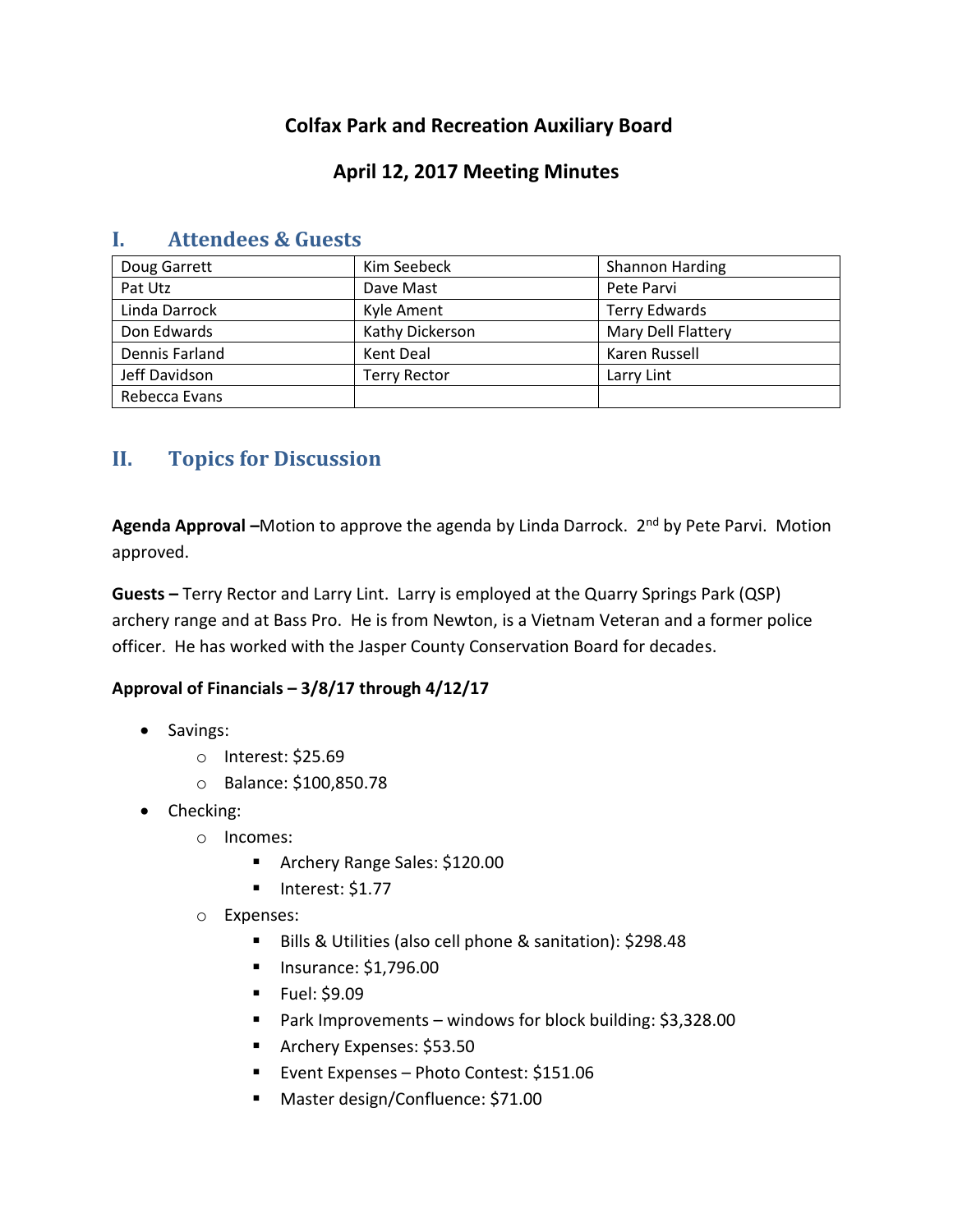- o Balance: \$13,462.94
- Cash Accounts:
	- o Petty Cash Archery: \$150.00

Motion to approve financials by Kent Deal; 2<sup>nd</sup> by Don Edwards. Motion approved.

**Approval of Minutes from Prior Meeting –** Shannon Harding advised the Board of minor modifications made. Motion to approve modified March 8<sup>th</sup> minutes by Kathy Dickerson; 2<sup>nd</sup> by Karen Russell. Motion approved.

#### **Committee Reports**

● **Design Steering Committee –** Kim Seebeck reported that Confluence is just about done invoicing. Next step is possibly to have a brainstorming session with Jedco regarding a Request for Proposal (RFP) and Chaz Allen to see what type of response we get for development of the northwest corner of QSP as reflected on the master plan. Discussion ensued regarding changes to the master plan re the dog park, shelters, and parking at the west end.

**● Operations/Planning Committee –** Don advised there will be a workday on Saturday to clean up the inside (eastside) of block building, as well as to clean up the dike trail. He'd like to start working on extending the road to the top of the hill for future activities – adding posts. Don noted however we often lack the necessary equipment to complete these tasks. High School cleanup day is the 26<sup>th</sup> of April, from 9 am to about 12:30 pm, weather permitting. The large metal piping is being pulled out and folks with torches are going to come out and cut it up; that and other metal will go into a bin. Don also noted that Doug Garrett has information pertaining to the rock at Manatts so he'll let Doug tell the board about that. Doug indicated that he contacted Steve at Manatts and spoke with him yesterday. Steve indicated there is still some rock left – he's not sure how much – probably still 200 tons at least. He'll get back to Doug in two weeks and in the meantime Doug will try and arrange for the necessary equipment to load and move the rock from Manatts to QSP. A discussion then occurred regarding the need for volunteer waivers from the HS kids. Operations will be checking with Chief of Police Summy about a siren for the park. It would help get park users out in case of storms. Doug then also reported that the School Foundation is open to our allowing the road behind Kum n' Go to be a one-way road that would exit through their property and onto 117. It would allow easier fishing and dike trail access, as well as access to the future dog park. Discussion then turned to park benches and a possible park entrance sign from Mingo Products. Shannon shared photographs of a park bench designed to look like a rock slab, the cost for such a bench, and ball park figures for a large entrance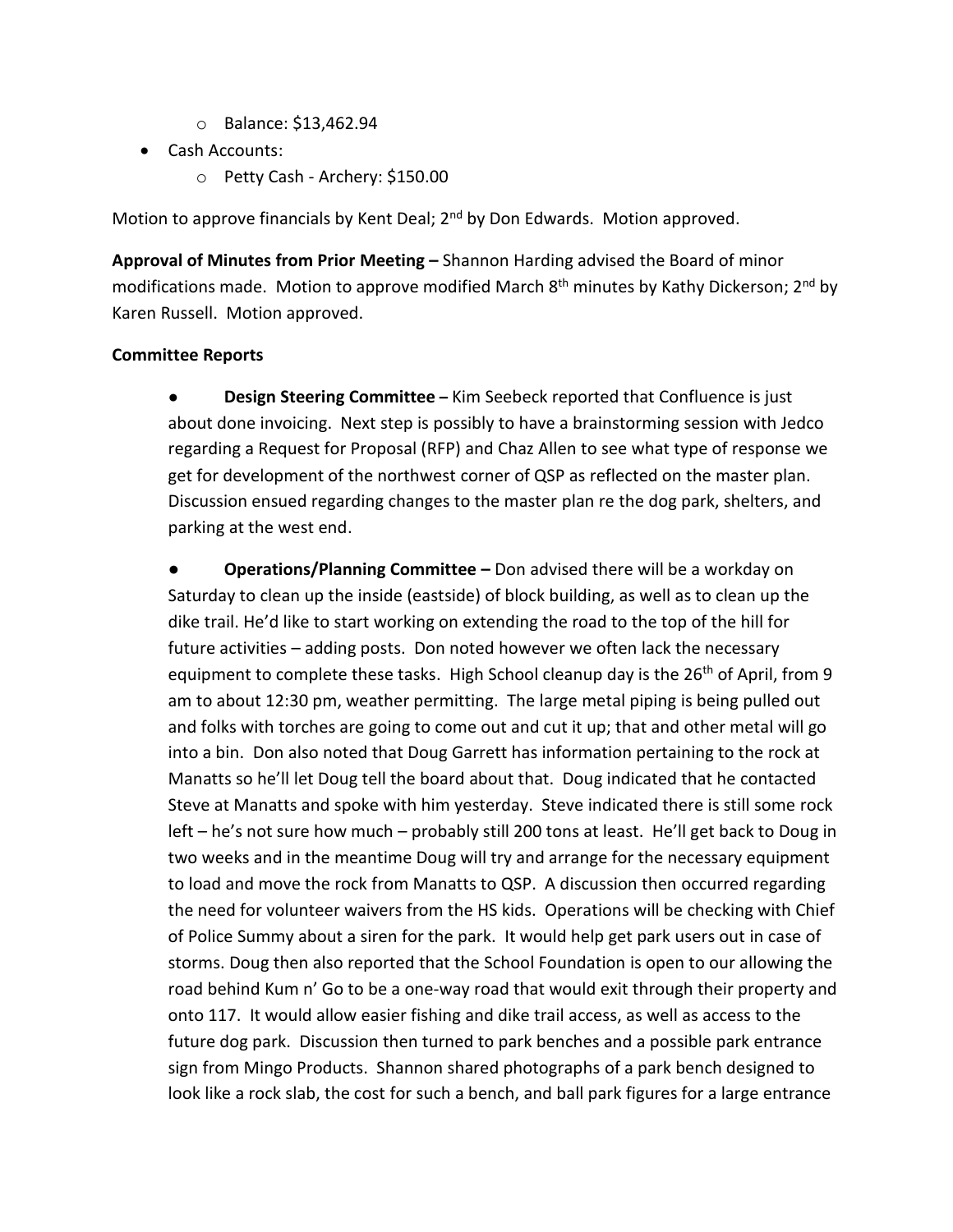sign. It was noted during the Board's discussion of this issue that continuity should be considered between shelter style and park bench style.

● **Finance Committee/Capital Campaign Kickoff –** Doug reported that when the City underwent its recent audit, Treasurer Kathy Dickerson gave them all our books and those were audited also. It saved us money. He noted too that many grants require audits to be included with review. Thus, if the auditor/CPA is going to see our books anyway, we'll see if they can do a big audit for our use with grants. The audit completed did reveal a need for segregating duties. And we did receive a proverbial slap on the wrist because we didn't get or ask for a receipt for the docks we picked up last year from the state park – that's because it was a cash purchase. Doug claimed it was his error. In any event, the Board needs to be careful and ensure it gets receipts, even for cash transactions.

**Promotions Committee** – Pat Utz reported the photography contest resulted in a total of 15 photographs submitted for month of March. The judges have selected their winners: Ron Maggard came in 1st and Sheree Alexander came in 2nd. That information will be announced next week. The contest is generating pictures for us to use on the website and will continue for the next few months. Pat indicated Mary Dell Flattery has some great ideas for next year - using those photographs to create calendars and other items as a way to promote the park and raise funds. Special thanks goes to Jeff Sontag for helping us out; soon some of the photos will be framed and displayed around town for sale. Also, Pat thanks the photography contest judges: Dave Mast, Jeff Davidson, Mary Dell Flattery and Amanda Utz. Next, Pat noted the Kids Fishing Derby is still on for June 3 and some donations are coming in. We already have a lot of prizes that were donated by RD Streeter. HyVee has donated desserts and water, and Altoona Walmart is donating a Walmart gift card for other prize purchases. Pat noted that we'll need volunteers so the Board was asked to put June 3rd on its calendars. We will need volunteers to act as judges, help with participant registration, prepare and serve lunch, etc. The biggest thing on the Promotions Committee agenda however is the June 10 concert. A subcommittee met last week and we have posters ready to display and tickets ready to be sold by the Board. Members were warned last month this was coming – so all members will receive an envelope tonight containing the concert tickets you're expected to sell – it is hoped you can sell 10 adult tickets at a minimum. The park raises the most money by way of ticket sales and sponsorships. Discussion ensued regarding food and snacks to be offered. It was noted that alcohol sales will go through Kim Billings of the Thirsty Turtle for the June concert. She's talking about offering beer and mixed drinks popular when Ragbrai went through. We're also looking into getting a gambling license in order to hold a 50/50 raffle. Our goal is to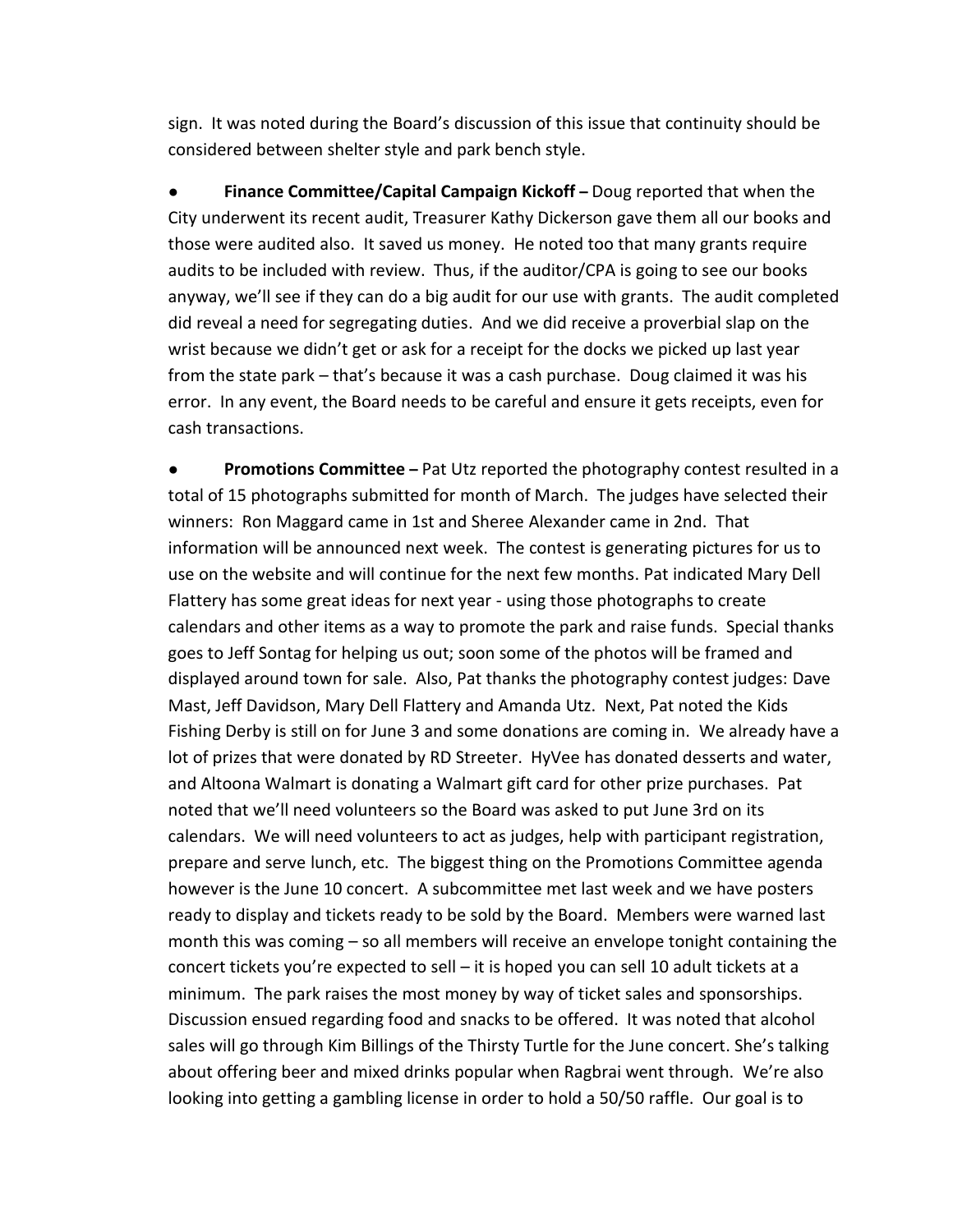raise \$7,500 – last year we raised \$4,500. Lastly, Shannon Harding will be overseeing poster distribution – posters were provided to various board members and volunteers for distribution to various Jasper County communities.

**Grants** – Trees Please grant is a \$1,000 grant with a \$1,000 match. We need folks to help place and plant those trees along the main entry road at the crest of the hill. Doug asks that someone take on species and vendor selection – Linda D. volunteered to head that up, and Kim will assist her. Next, the Trees Forever Living Roadways grant is still elusive – it is a \$20,000 grant with a \$5,000 match that was supposed to be awarded in August 2015. It was never awarded and it's still out there as a possibility. Prairie Meadows Community Betterment grant update – the final report is due May 1. Discussion ensued regarding the possibility that the remaining portion of that grant award be used as described at Mineral Springs Park. Kim so moved; Shannon seconded. Paint Iowa Beautiful Grant – we received 8 gallons for use on the inside of the block building- we'll obviously need more. The paint will come from Diamond Vogel in Newton. They're going to stop at the park and advise re what type of paint would be best for inside of that building. Notably too, the outside painting should be done soon as well and water has been reconnected to the block building. Next, trail grants are those that help pay for trail development, equipment to work on trails, shelters, and parking. Doug is going to get with Kyle Ament and Jeff Davidson at some point and identify which trail grants to apply for. They're not 100% grants so we'll have to be careful and not overextend ourselves with regard to committing matching funds. Same with campground infrastructure. Kyle advised the Board regarding a water access grant (75% grant/25% match) – Don, Greg Rhames and Kyle met about a week ago to talk about some of this. They determined it would be best to hold off on electric trolling motor access for this year and plan to explain to the park's users the concerns. Kyle explained that using the boat ramp the way it is won't work for larger boats and their trailers – a lot of users already enjoy the limited access. So it was recommended we hold off another year and evaluate further. Kyle indicated there is a grant available through the DNR that's funded by marine fuel sales tax. If awarded, we could put in a boat ramp with that money – it would take care of concerns about a usable concrete ramp to launch boats. It would also serve us well, as Greg pointed out previously, for emergency use. Kyle is going to work with an engineer from DNR and get started on that grant application, and will also obtain estimates for the cost of adding a handicap pier just north of the boat ramp. This would allow us to tell the public that we're pursuing a hard ramp that will allow the use of electric motors. Discussion occurred regarding the need to have public statement prepared explaining the park's current stance and future plans. Finally, Kyle advised there is a couple thousand dollars left in REAP grant funds that need to be used by July 1. One idea is to potentially dredge to deepen/widen the space between the public lake and the east lake. However, that may not be feasible though so it's being looked into. If that won't work, Kyle stated we'll buy some fencing material for later use around the park. Thereafter ensued a lengthy discussion regarding access for boats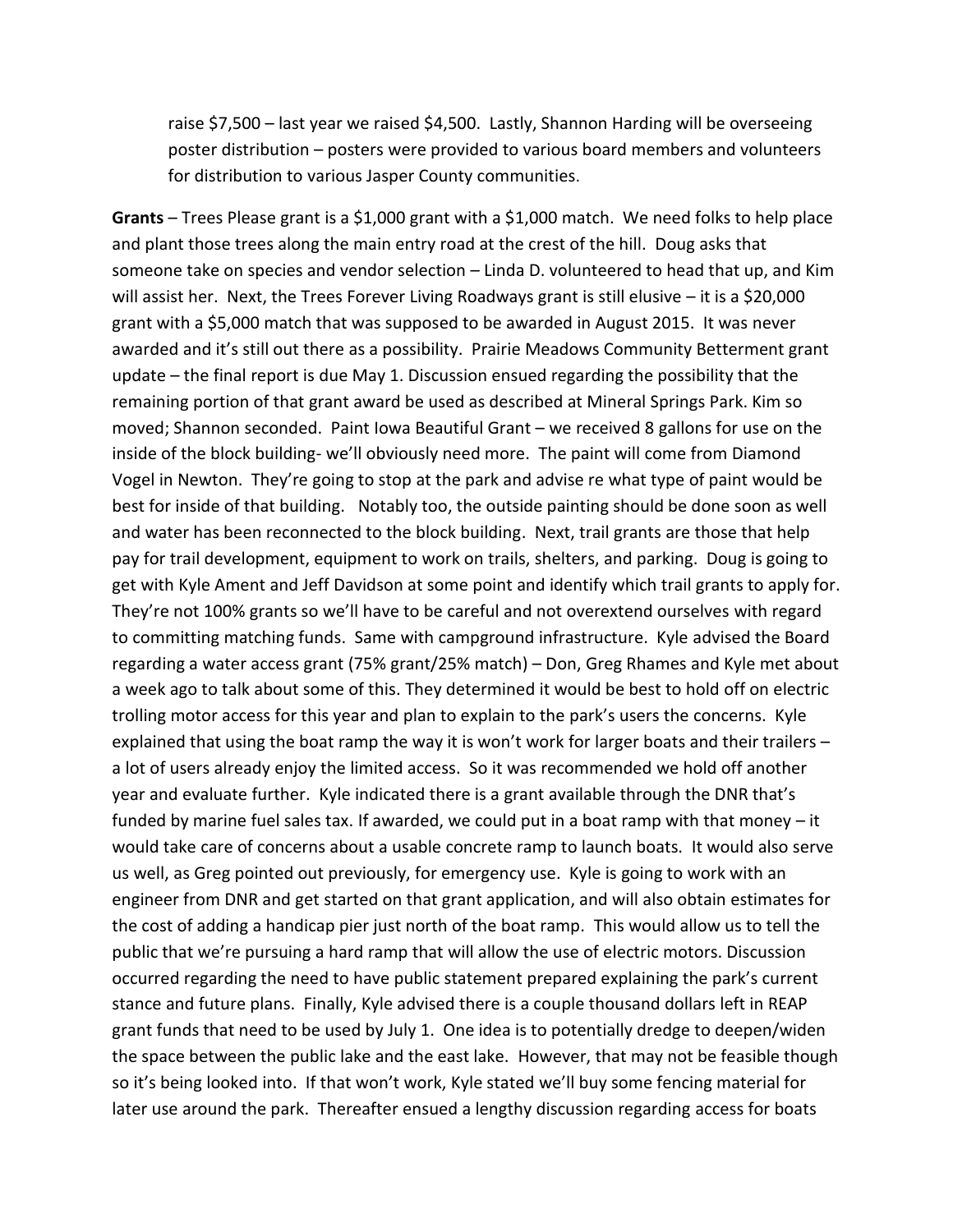with electric trolling motors this year, versus next year. Many opinions were offered, pro and con. Ultimately, Dennis Farland moved to allow hand carry access for vessels with electric trolling motors, this season, after a barrier is installed or erected at the existing ramp to minimize damage. 2nd by Kent Deal. VOTE: 9 ayes/1 opposed/2 abstain. Motion approved. Doug and others will work for a May 1st deadline to allow for said access.

**Block Building Future Use/Remodeling Budget** – see information above. A portion of the block building will ultimately be available for events and rental.

**Fifth Grade Outing –** Doug has provided a schedule via handout regarding the Colfax-Mingo fifth grade multi-day outing at QSP this month. The park will host a s'mores cookout following a donation of the ingredients by Shugar's. Kum n' Go will be donating pizza for lunch on Friday. Juan Hernandez will also be preparing a dinner on the evening of the 27<sup>th</sup>; it will cost \$2 a person to eat Mexican cuisine and the Board is invited. We hope that other schools may want to come to our park in the future for their fifth grade outing.

**Kum & Go Dog Park Update –** Doug reported this is still in the works. He and Don met with the School Foundation board recently. That board did allow an easement for a water pipe and the City is working on that further. The foundation board's concern about our use of that property for a dog park is its liability (it's about an acre of unused land). They will be/are considering selling the acre to the park for a  $$1$  – that would relieve them of any liability and it would be the easiest thing for everyone involved. If that indeed happens, then we'd go to Kum n' Go regarding financial sponsorship. The total cost involved are in the neighborhood of \$15-20,000.

**Red Bridge Update –** Doug advised that for updates on the Red Bridge folks should consult the Facebook page created for that purpose – it's always up to date.

**Purchase of 6-person ATV –** Quotes have been provided via handouts. One quote is from Van Wall and another from USS Polaris in Toledo, IA. Discussion ensued regarding the purchase and reasons behind the need for this piece of equipment. Shannon moved to approve the purchase of a 2017 Ranger 570 6-Passenger Crew Cab UTV not to exceed the lowest cost quote of \$12,669.00. Before any second however, further discussion ensued regarding the power of the model referenced in quote and financing alternatives – leasing it, purchase with financing? Additional discussion was had regarding the benefits that may be associated with purchasing from Van Wall. Van Wall has one in stock; the other dealer would need to order and we would receive in about 2 weeks. Discussion was then had about a light accessory. Shannon then took her motion off the table because it appeared folks were not ready to vote.

**Tiny House –** Doug and Mayor Mast indicated that on September 22, 23, 24, tiny houses from or similar to the HGTV show will be displayed at the Jasper County Fairgrounds here in Colfax.